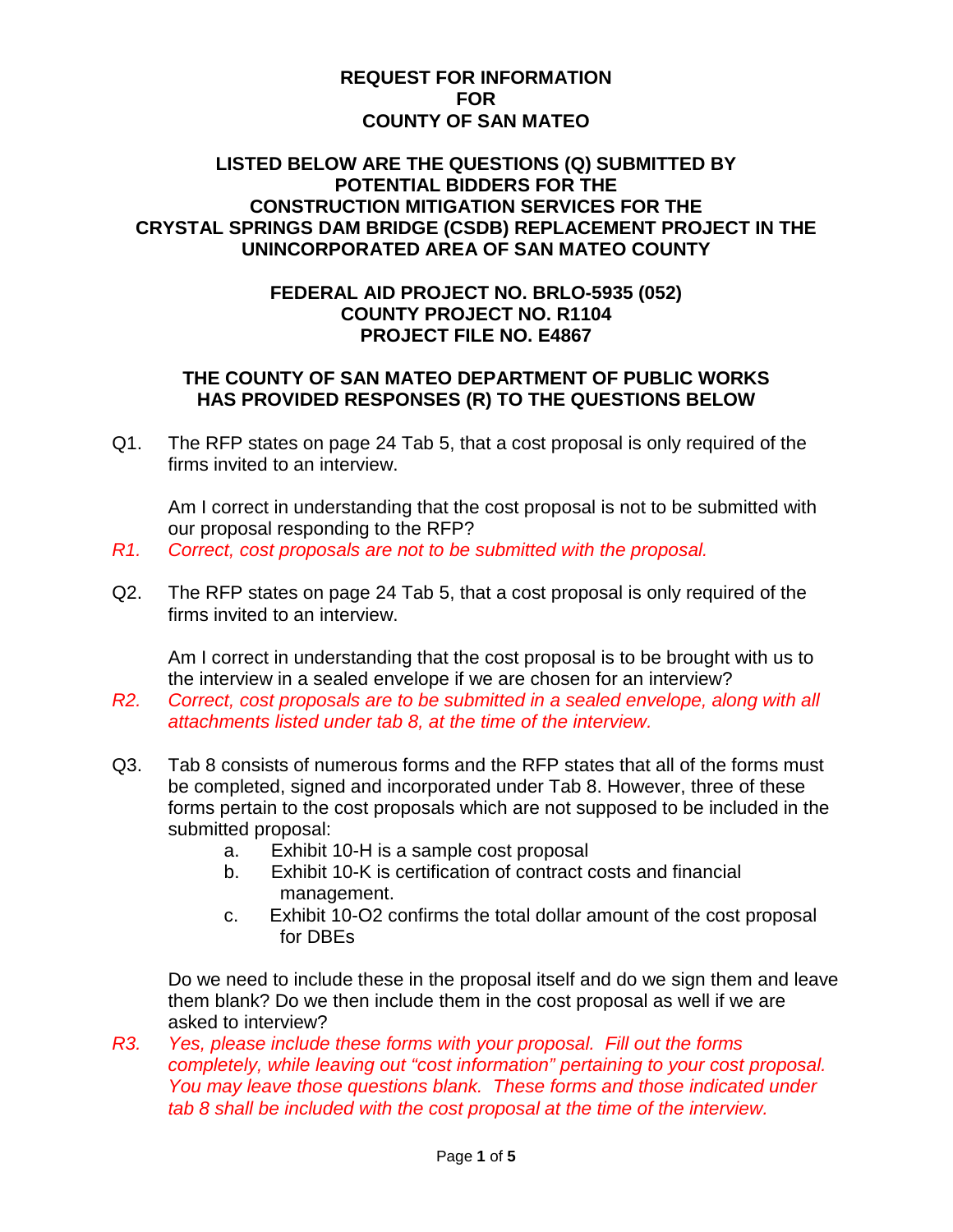- Q4. Exhibit 10-Q certifies lobbying activities- what do we do with this form if we do not conduct lobbying activities?
- *R4. Strike out the form in its entirety, write "Not applicable," fill out, sign and date in the box of Exhibit 10-Q.*
- Q5. The AASHTO Internal Control Questionnaire is specific to engineering firms. Do we need to fill this out if we are not an engineering firm?
- *R5. The AASHTO Internal Control Questionnaire is to be filled out and submitted by all firms, if their cost proposals are to exceed \$1Million.*
- Q6. Is the County responsible for the Special Inspections & Materials Testing for this project or the General Contractor?
- *R6. The County will be responsible for the Special Inspections and Materials Testing for this project. The County will obtain the services of a Construction Management firm that will oversee the Special Inspections and Materials Testing. Please visit [http://publicworks.smcgov.org/CSDB-Construction-Management-](http://publicworks.smcgov.org/CSDB-Construction-Management-RFP)[RFP](http://publicworks.smcgov.org/CSDB-Construction-Management-RFP) for additional information. See enclosure 5 for the List of Consultants that received the Construction Management RFP.*
- Q7. *Follow up to Q6:* If the County, who is the appropriate contact? If the GC, will there be a list of plan holder's or bidder's posted?
- *R7. See response R6. For the purpose and timing of this RFP, a construction plan holder's list will not be issued. The Crystal Springs Dam Bridge Replacement Project is anticipated to be advertised beginning July 23, 2015, with anticipated bid opening of October 1, 2015. A plan holders list will be released 2 working days prior to October 1, 2015.*
- Q8. If we have established teaming relationships DBE firms, do we still need to complete and submit items A through E in Exhibit 15-H DBE Information –Good Faith Efforts (i.e., publications/advertisements for DBEs, written notices to DBEs, breakdown of items of work offered to DBEs, rejected DBEs, and assisting interested DBEs)?
- *R8. Exhibit 15-H Good Faith Efforts documentation is required and shall be completed as indicated and submitted with your proposal. Teaming relationships should be indicated on Exhibit 15-H Good Faith Efforts form with attached supporting documentation (i.e. emails, faxes, letters, etc.) between parties to confirm the proposed teaming relationship.*
- Q9. Please confirm that a single duplex "page" is counted as two pages (i.e., the front and back side of a single duplex page). For example, "1-duplex page maximum" implies 2 pages of written content, and "3-duplex pages maximum" implies 6 pages of written content.
- *R9. Correct, the County's preference is to use duplex pages (printed front and back) in efforts to be "Green" and environmentally friendly.*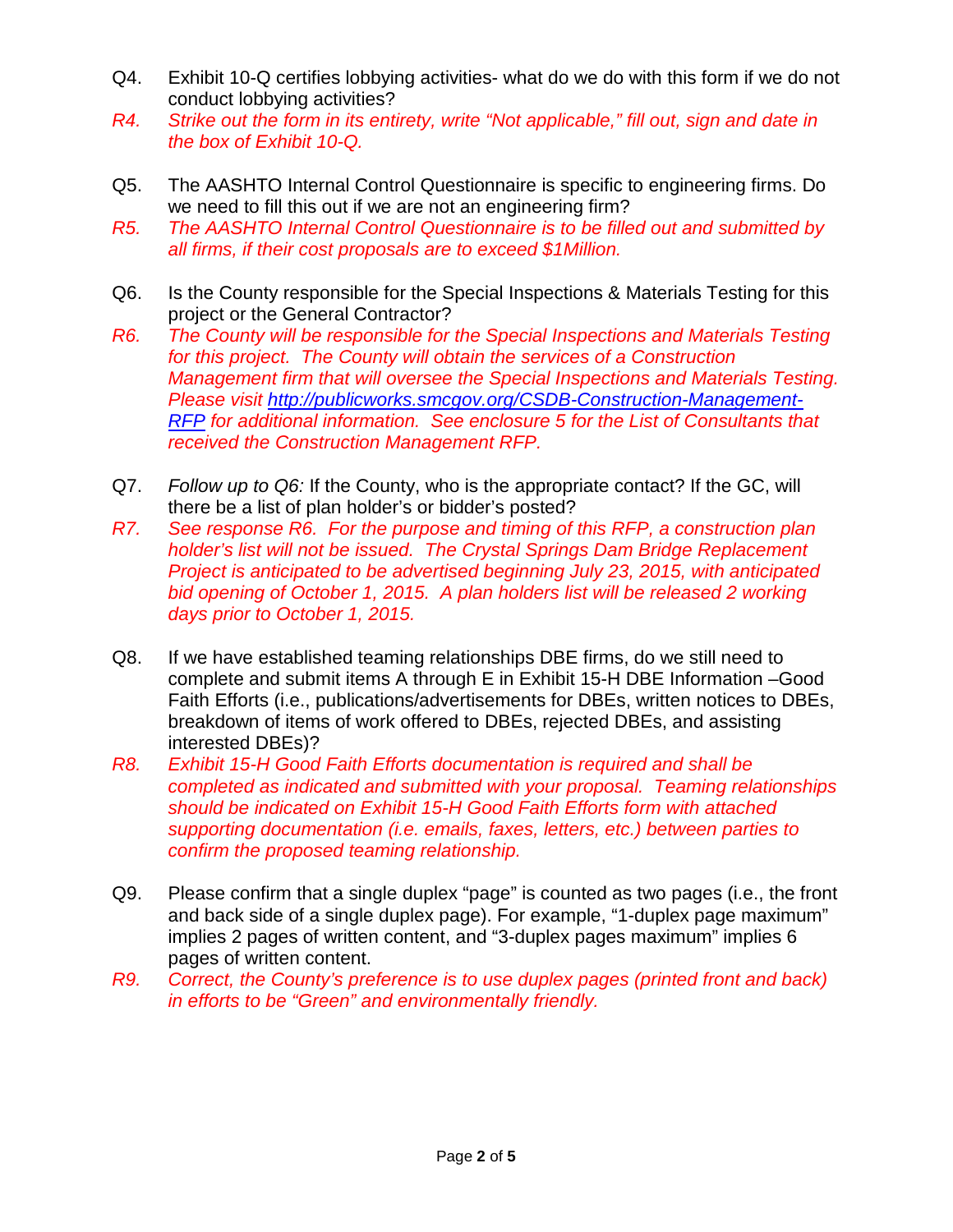- Q10. If we are to bring a sealed cost estimate to the interview only, then is it appropriate to have only a placeholder for the cost estimate under TAB 8, but also include content such as "c." which includes our plan for travel time but not actual costs associated with travel time? Or should the entire tab 8 be left blank?
- *R10. Tab 8 should not be left blank. Actual costs should be omitted when attached as part of the initial proposal. See Response R3.*
- Q11. Under TAB 5, the RFP states that "all sub consultants are required to submit 'Exhibit 10-H Sample Cost Proposal, (Example #2)'". Does this mean that a subconsultant will be submitting Exhibit 10-H as well as the prime consultant? Or does only the prime consultant submit information on behalf of the subconsultant? See also Consultant Selection section, first paragraph for the same or similar wording.
- *R11. Both prime-consultant and sub-consultants of prime-consultant shall submit Exhibit 10-H.*
- Q12. Is any night work (i.e., "Monday through Friday, 5 p.m. through 8 a.m.") anticipated for the project?
- *R12. Night work shall be proposed by the contractor and approved by the County prior to beginning construction. At this current junction, night work is not anticipated.*
- Q13. Please provide clarification for TAB 2, item b. "List your needs for physical space and/or equipment at the Department"
- *R13. Physical space shall be a construction trailer, office space, etc. Equipment shall be computer, printers, copy machines, or miscellaneous electronic equipment.*
- Q14. The RFP identifies the need for "meeting minutes" no later than two working days after a meeting date [Page 15, Consultant Deliverables]. For which meeting or meetings will these minutes be needed and how regularly (i.e., twice, monthly, weekly, or daily) are these meetings expected to take place?
- *R14. To be determined during construction, for estimating purposes meetings may occur bi-weekly.*
- Q15. The RFP states that resumes may be submitted for each individual with project responsibilities in lieu of a list of qualifications if the resumes include all of the requested information [Page 22, Tab 1: Firm Qualifications and Experience, Item e]. Will the 3-duplex page maximum limit also pertain to these resumes? In other words, if Items a-d and f of Tab 1 are provided within 3-duplex pages, may we submit individual 1-page resumes in addition to the 3-duplex pages?
- *R15. No, resumes will be counted towards the 3-duplex page maximum limit.*
- Q16. Please clarify the expected differences between "Business References" and "Client References" [Page 25, Tab6: References, Items a and b].
- *R16. Business references shall mean sub-consultants, partners, peers, or other consultants that you have worked with. Client references shall mean contact persons of agencies, or companies, or entities that you have worked for.*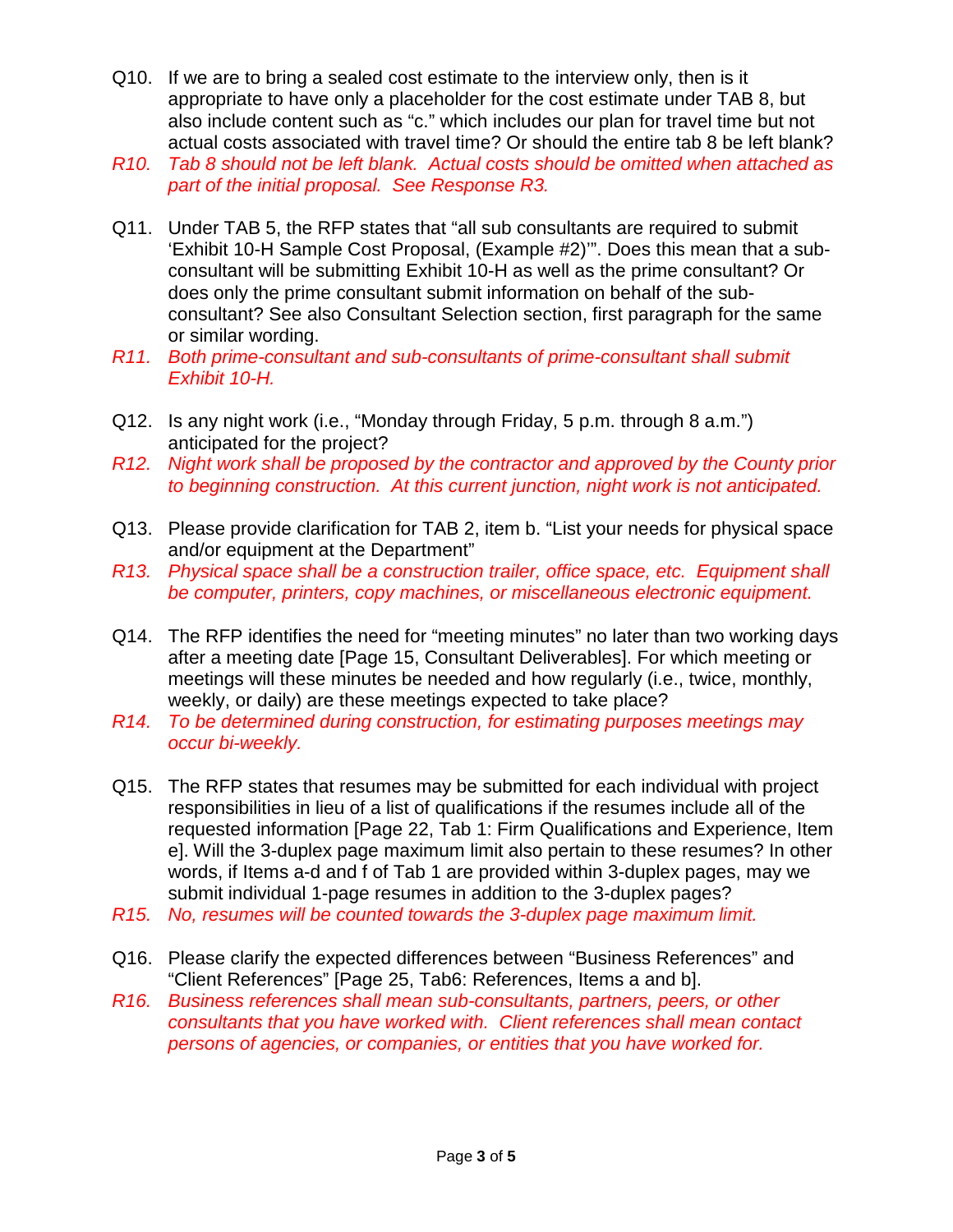- Q17. On page 23, item Tab 2, a. i. the RFP addresses the "permitting process"— Can you clarify if we should anticipate acquiring any permits if awarded?
- *R17. There are no additional permits required at this time. However, consultant shall be familiar with the permitting process as required by Regulatory Agencies, in the event unforeseen permits are required.*
- Q18. The RFP provides specific mitigation measures under Parts A and B. Does this imply that other mitigation measures found in the MMRP, the BO and the amendment to the BO, either do not apply or are less important for scoping purposes?
- *R18. There is a separate RFP for Construction Management Services that will address the remainder of the mitigation measures not indicated under this RFP.*
- Q19. Under the Consultant Selection section on page 26, the second sentence has an either/or statement for filling out and submitting Enclosure 16 Safe Harbor, or Enclosure 17 AASHTO statement. In reference to the 9 enclosures on page 25 under TAB 8, the RFP states that "The Consultant will need to provide the following items, completed and signed..." Are we to submit both enclosures 16 and 17 in our proposal, but strike out one and write "not applicable"?
- *R19. If your cost proposal will be over \$1Million, Enclosure 17 is required and shall be submitted with your proposal. See response R3.*
- Q20. Who has worked with you on this project to-date?
- *R20. Parsons Brinckerhoff, Cardno Entrix, and Swaim Biological.*
- Q21. What if anything would you have done differently?
- *R21. Nothing.*
- Q22. Are there consultants you trust to help you complete this work?
- *R22. The County will select the consultant it believes is the most qualified and experienced for this project based on the quality of the proposals submitted and subsequent interviews of selected firms.*
- Q23. Who will be on the RFP selection panel?
- *R23. Selection panel shall consist of County staff.*
- Q24. Of the selection criteria listed in the RFP, what is most important to you?
- *R24. Selection criteria are all important to the County.*
- Q25. Is work anticipated to continue year-round or are there work windows or anticipated no-work periods?
- *R25. Work is anticipated to occur year round.*
- Q26. Will the depredation measures (BIO-5) be considered potential miscellaneous environmental services under this RFP?
- *R26. Depredation measures have occurred and were completed during the demolition of the former bridge.*